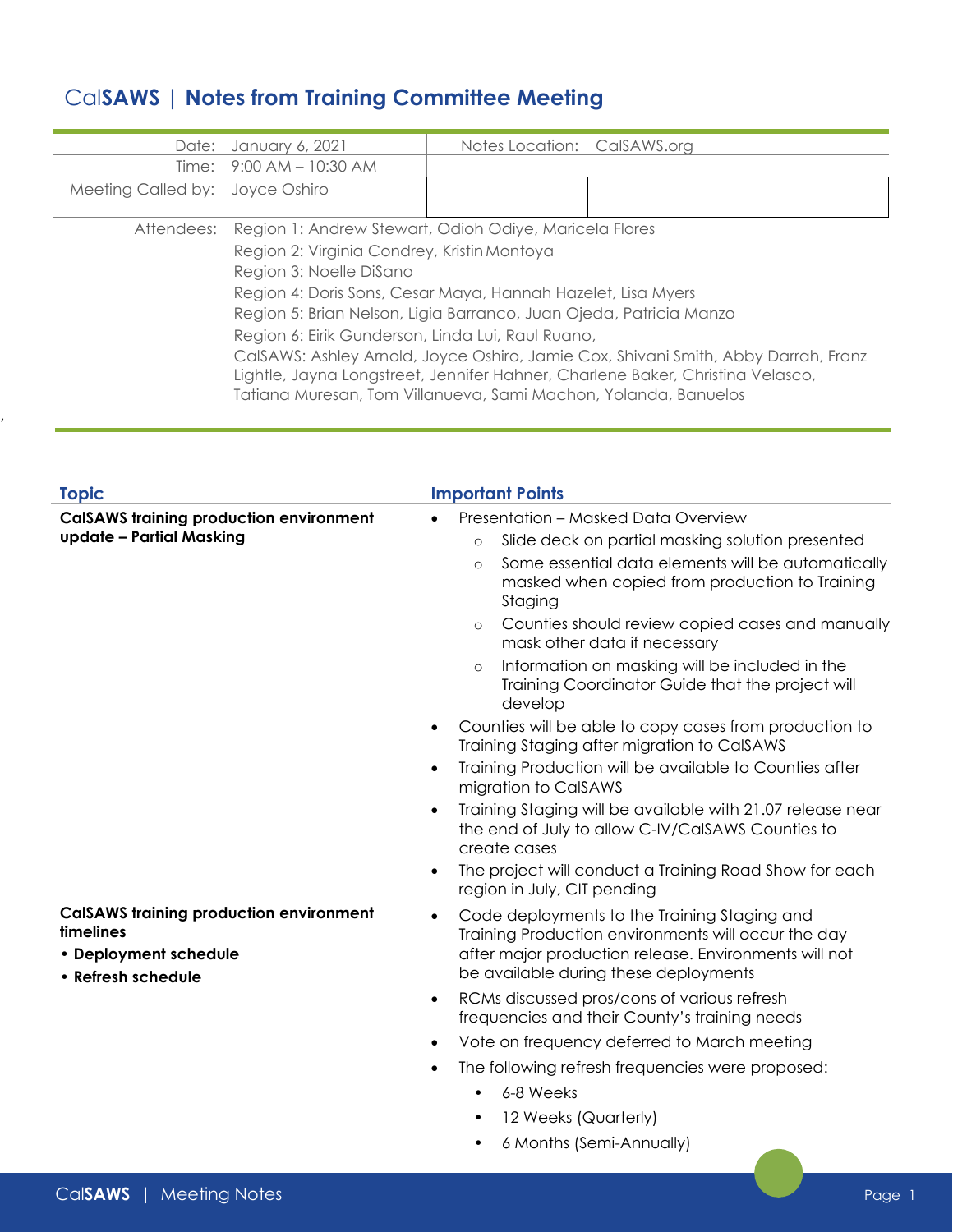| <b>Topic</b>                           | <b>Important Points</b>                                                                                            |  |  |
|----------------------------------------|--------------------------------------------------------------------------------------------------------------------|--|--|
| <b>Instructor Lead Trainings (ILT)</b> | Currently, the Training Team maintains several C-IV<br>$\bullet$<br>System ILTs and supporting data for county use |  |  |
|                                        | The project will continue to maintain ILTs in some form<br>$\bullet$<br>which is still TBD                         |  |  |
|                                        | Plan for maintenance is also TBD<br>$\bullet$                                                                      |  |  |
|                                        |                                                                                                                    |  |  |